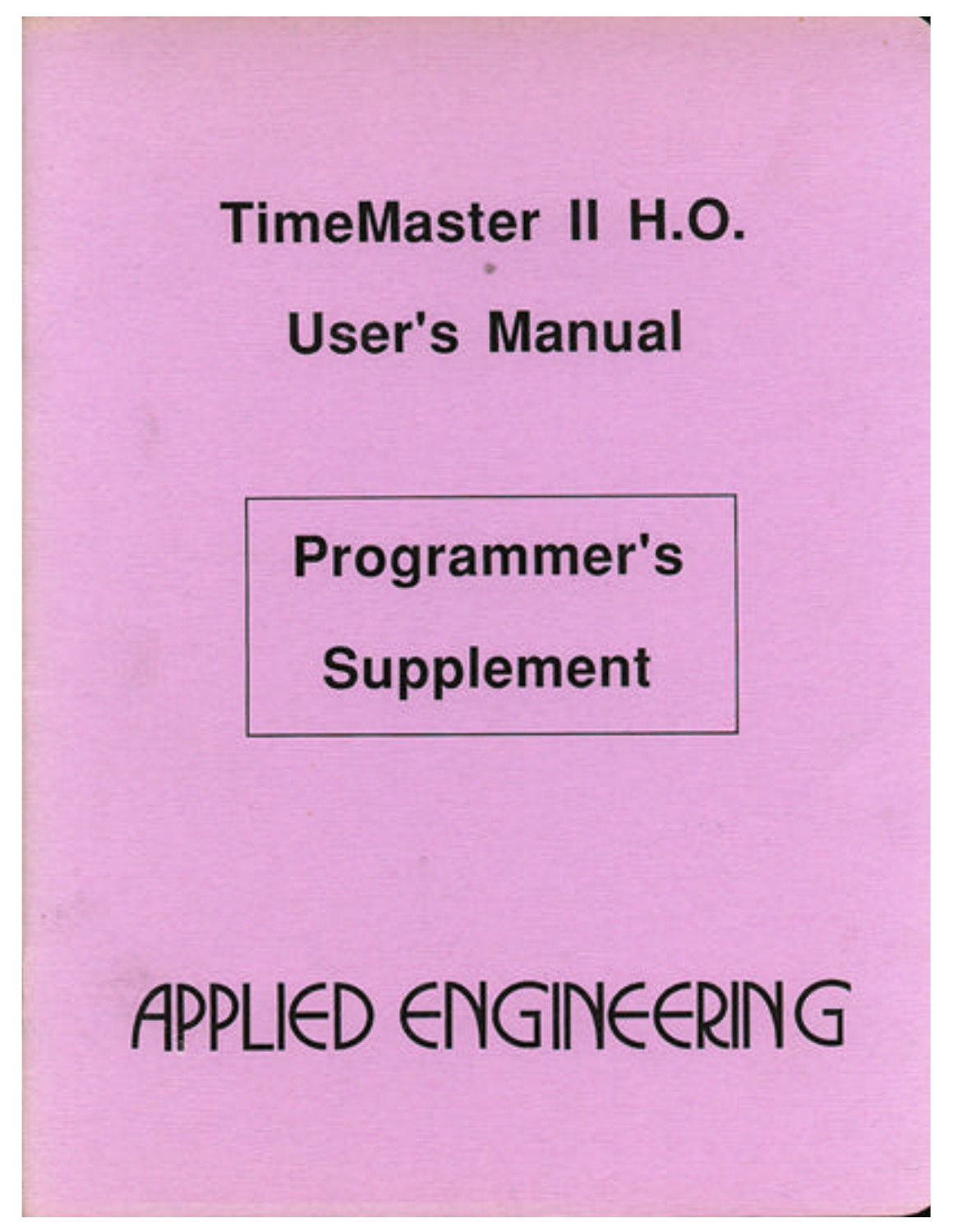# **TimeMaster II H.O. User's Manual**

**Programmer's**

**Supplement**

**TimeMaster ProDOS Command Extensions**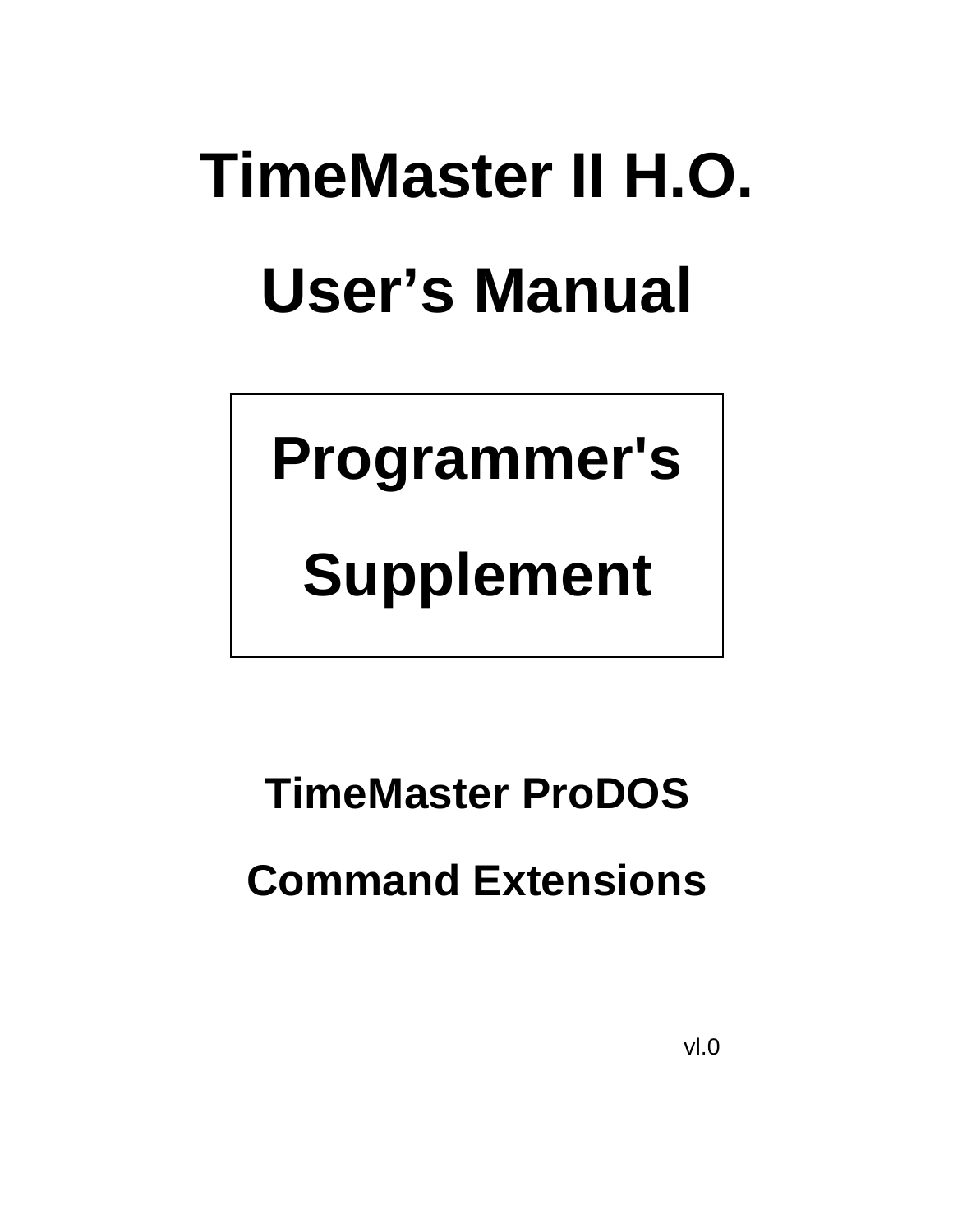Any comments or suggestions for improving this manual would be appreciated. Please forward your remarks to:

Applied Engineering P.O. Box 798 Carroliton, Texas 75006

Attention: Manager, Technical Publications

This manual and the software (computer programs) described herein are copyrighted by Applied Engineering with all rights reserved. Under the copyright laws, this manual or the programs may not be copied, in whole or in part, without the written consent of Applied Engineering, except in the normal use of the software or to make an archival copy. This exception does not allow copies to be made for others, whether or not sold, but all of the materials purchased (with all archive copies) may be sold, loaned, or given to another person. Under the law, copying includes translating into another language or format.

You may use this software on any computer owned by you but extra copies cannot be made for this purpose.

Applied Engineering cannot guarantee that you will receive notice of revisions to the software or products described in this manual. Be sure to check with your dealer or Applied Engineering for information on possible updates.

Apple® is a registered trademark of Apple Computer, Inc. DOS 3.3™, and ProDOS™ are trademarks of Apple Computer, Inc. Applied Engineering® is a registered trademark of Applied Engineering. TimeMaster II H.O.™ is a trademark of Applied Engineering.

> Applied Engineering P.O. Box 798 Carrollton, Texas 75006

Sales: (214) 241-6060 9AM - 11 PM 7 days Technical Support: (214) 241-6069 9AM 5 PM Monday Friday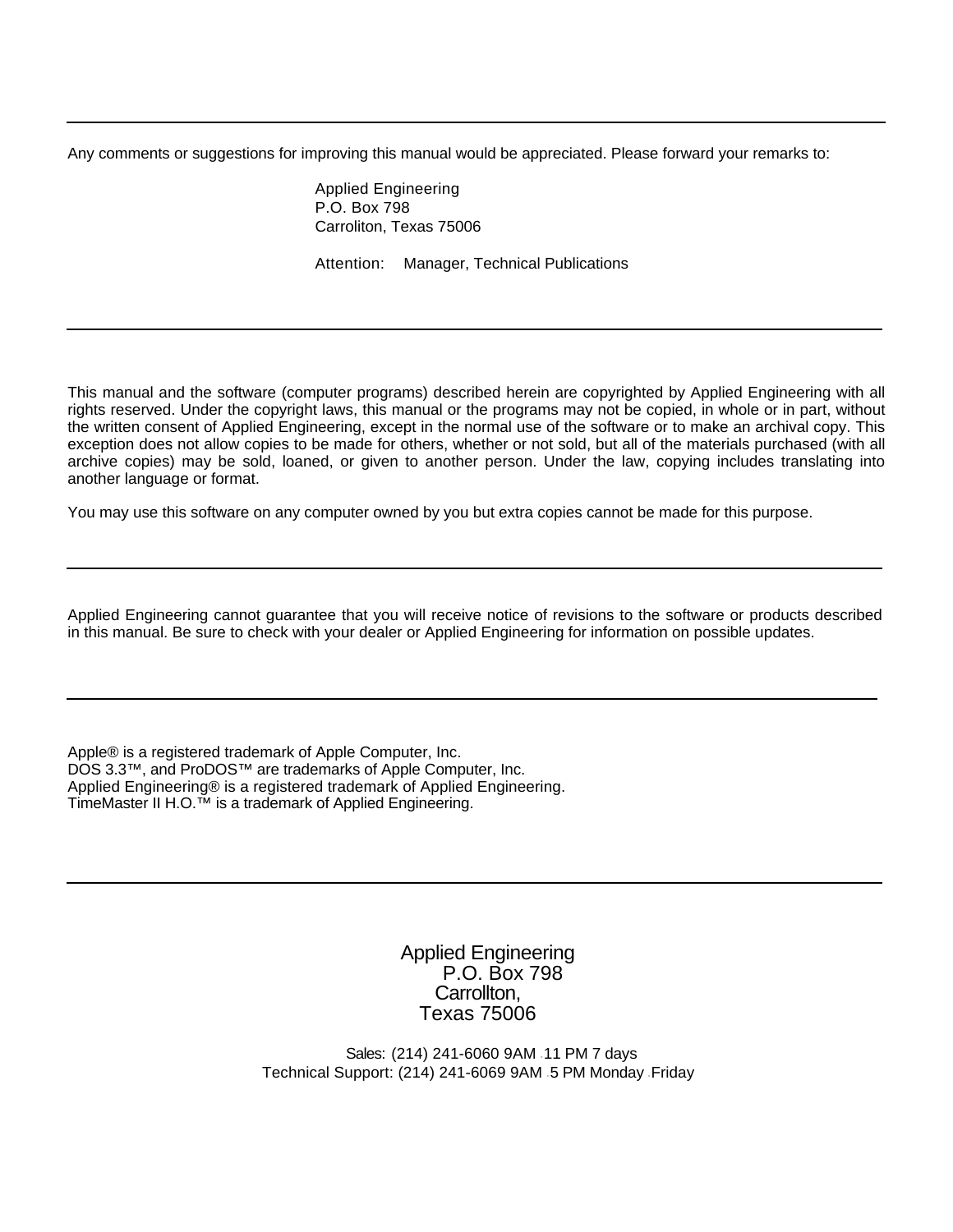| <b>Contents</b> |                                                    |  |
|-----------------|----------------------------------------------------|--|
|                 |                                                    |  |
|                 | About TPCE (TimeMaster ProDOS Command Extensions)1 |  |
|                 |                                                    |  |
|                 |                                                    |  |
|                 |                                                    |  |
|                 |                                                    |  |

### TimeMaster II H.O. **ProDOS Command**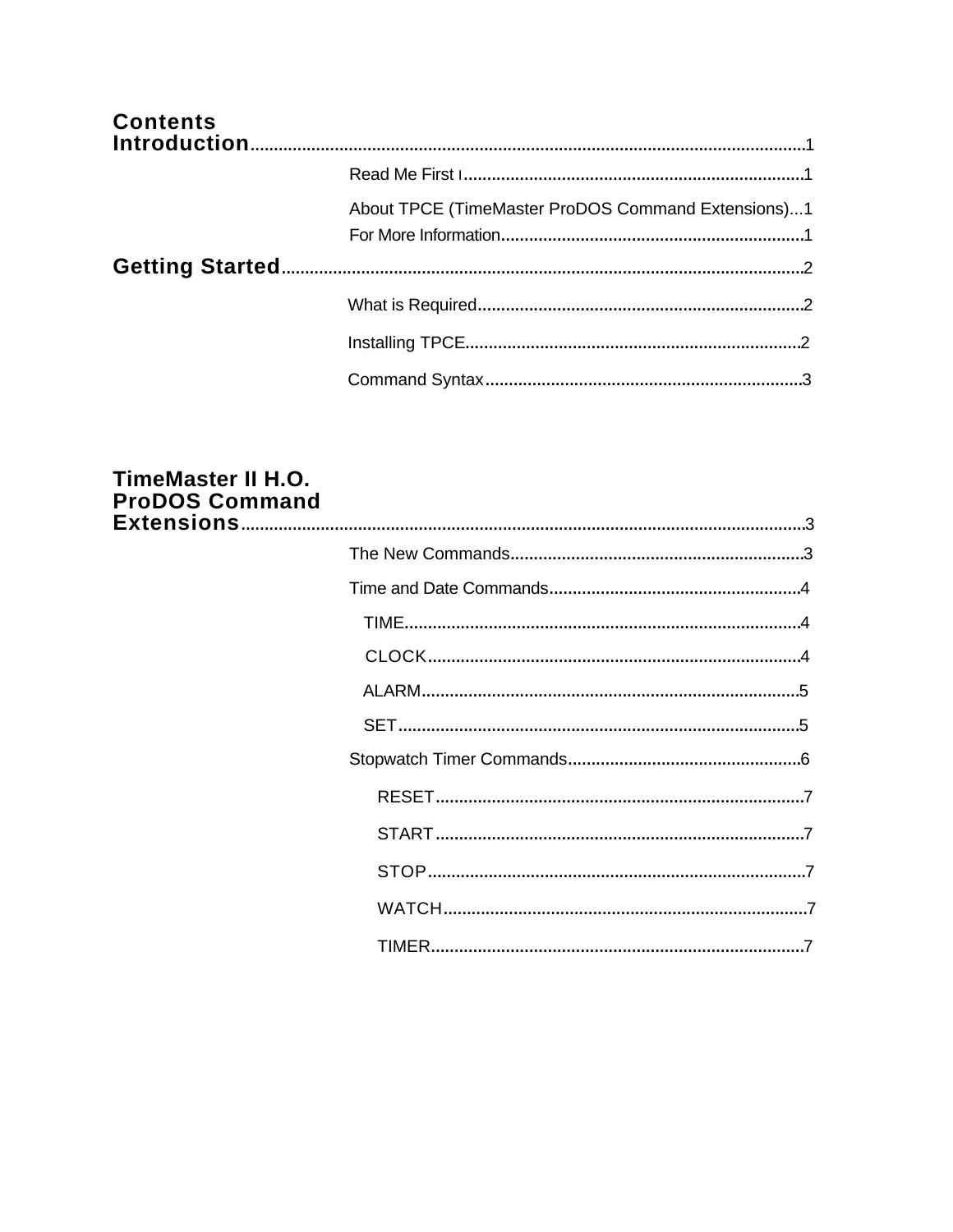| <b>Calling TPCE from</b> |  |
|--------------------------|--|
| <b>Assembly Language</b> |  |
|                          |  |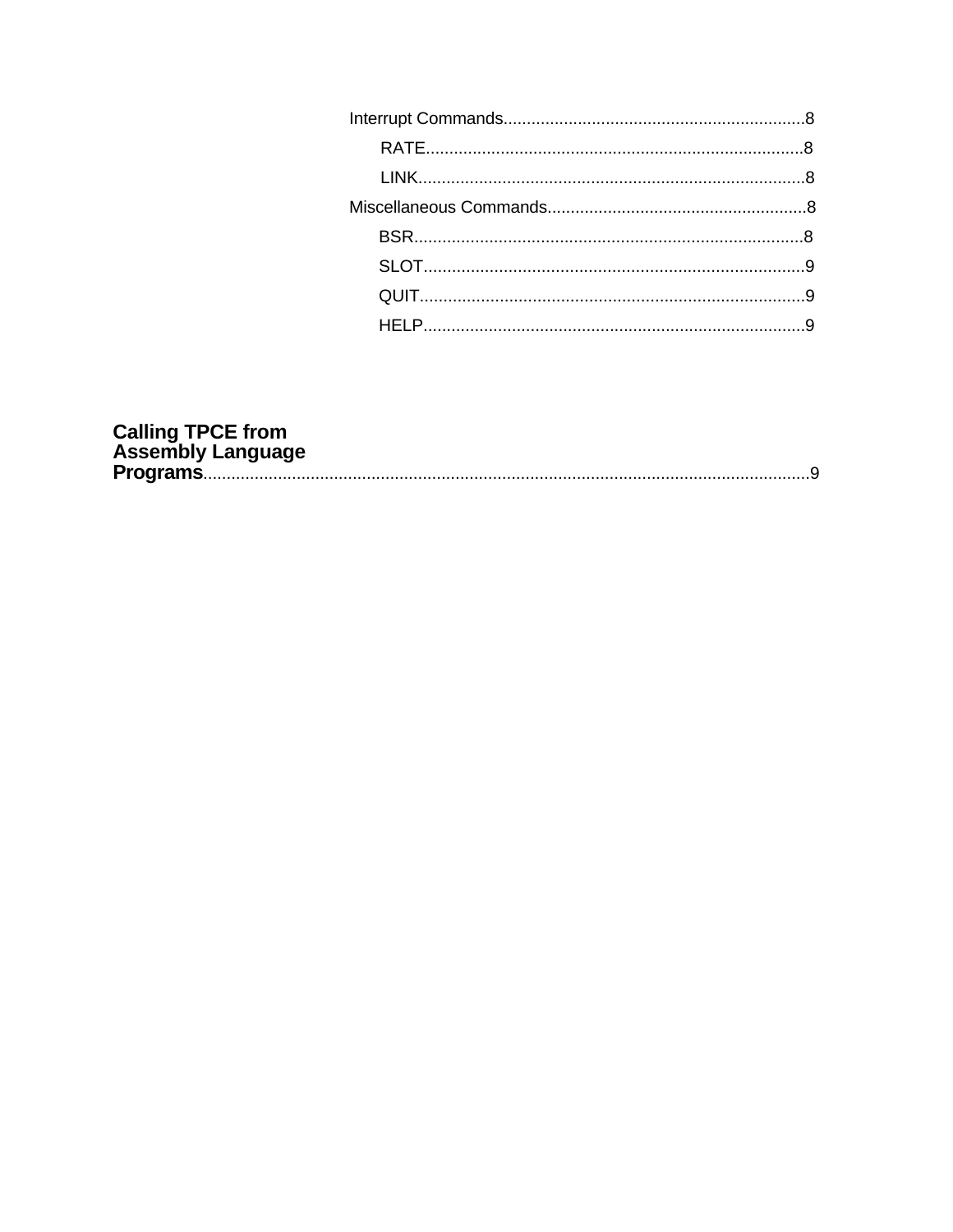<span id="page-5-0"></span>This manual is included as a supplement to the Applied Engineering TimeMaster II HO. User's Manual and is intended for use by Applesoft BASIC and assembly language programmers It explains how to install and use the TimeMaster ProDOS Command Extensions. You will have no need for this information unless you are writing your own programs.

#### About **TPCE** (TimeMaster ProDOS Command Extensions)

The program file, TPCE, on the TimeMaster II H.O. ProDOS Time Utilities disk , when executed, will add 15 new BASIC commands. These commands provide a kit of convenient and powerful tools for using the many features of the TimeMaster II HO. clock card from within your ProDOS programs. You will be able to use these commands to set and display the TimeMaster II HO. time; use a Stopwatch timer which runs concurrently with your program; use your TimeMaster II H.O., card as an alarm clock; set the desired interrupt rate; schedule a call to an assembly language subroutine at specific intervals; send command strings to a BSR X-10 device; and more. The uses are limited only by your imagination!

TPCE was designed to work with ProDOS version 1.1.1 and BASIC.SYSTEM version 1.1, both of which are included on the TimeMaster II H.O. ProDOS Time Utilities disk. TPCE will not operate with other command interpreters; only BASIC.SYSTEM TPCE was also designed to utilize the many features available ONLY on the TimeMaster II H.O. clock card.

TPCE uses 4096 bytes of memory and installs between the ProDOS file buffers and BASIC.SYSTEM HIMEM is automatically lowered to \$8600. The actual location of TPCE is from \$8A00 to \$99FF.

#### For More Information

This supplement assumes the reader is somewhat familiar with Apple's Professional Disk Operating System (ProDOS), the Applesoft BASIC programming language, and the internal operation of the //e computer. Additional information can be found in the following manuals:

> Applesoft BASIC Reference Manual (Addison-Wesley Publishing 1-800-238-3801)

Apple lle Reference Manual (Apple Computer, Inc.)

ProDOS User's Manual (Apple Computer, Inc.)

Beneath Apple ProDOS (Quality Software) by Don Worth and Pieter **Lechner** 

BASIC Programming with ProDOS (Addison-Wesley Publishing 1-800-238-3801)

TimeMaster II HO. User's Manual (Applied Engineering)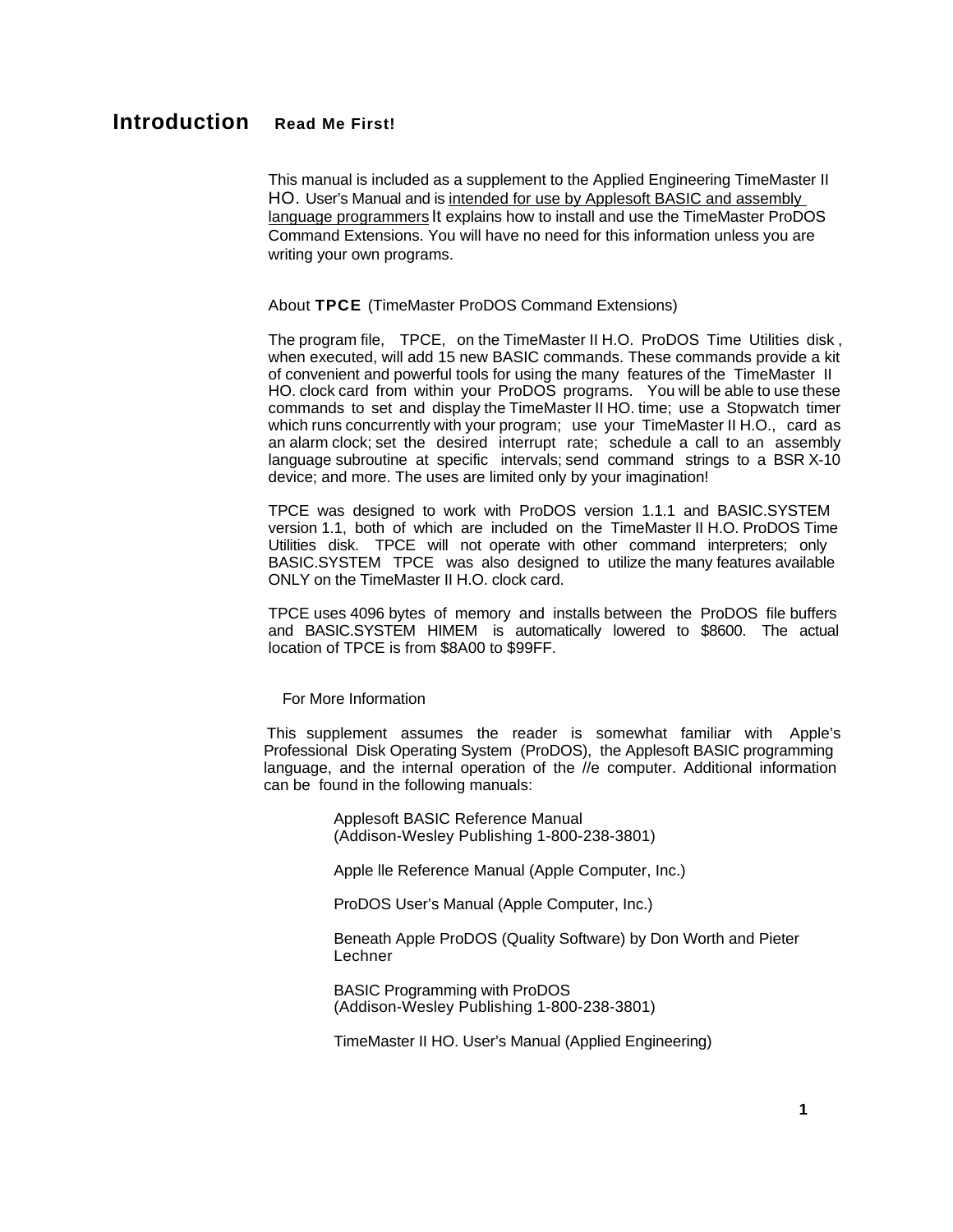#### <span id="page-6-0"></span>Getting Started **What Is Required**

This is all you need to use the TimeMaster ProDOS Command Extensions:

- An Apple II+ or //e (standard or enhanced) with at least 64K of memory.
- A TimeMaster II HO. card installed in the proper expansion slot. (see the TimeMaster II HO. User's Manual)
- One disk drive
- A monitor capable of displaying a 40 column screen
- ProDOS 1.1.1, BASIC.SYSTEM 1.1 and TPCE.

The switches on the TimeMaster II HO. should be in the following configuration.

| Switch 1 | Closed (on) | Set-protect disabled             |
|----------|-------------|----------------------------------|
| Switch 2 | Open (off)  | TimeMaster Mode enabled          |
| Switch 3 | Open (off)  | Non-Maskable Interrupts disabled |
| Switch 4 | Closed (on) | Interrupt Request enabled        |

The revision of the TimeMaster Il H.O. ROM should be .5 or greater. (The revision number label is on the 24 pin ROM chip on the TimeMaster II HO. card.) Earlier ROM will work, but make sure to use the TPCE commands to read the clock, NOT Applesoft BASIC IN# and PR# commands.

Note: Apple Computer's FILER program (version 1.1) has been included on the TimeMaster II HO. Time Utility disk. Please use it to make a backup copies of the TimeMaster II H.O. utility disks. Then store your originals in a safe place! CON VERT (version 1.2) is also included to allow conversion of DOS 3.3 files to ProDOS format. See the TimeMaster II H.O. User's Manual for details on which files are convertible.

#### **Installing TPCE**

The installation of the TimeMaster ProDOS Command Extensions is accomplished by loading PRODOS, BASIC.SYSTEM, then executing the binary file named TPCE. TPCE can be executed from either the immediate (keyboard) or deferred (program) mode. TPCE can also be installed by booting the TimeMaster II HO. ProDOS Time Utility disk and selecting the option "Install TPCE and exit to BASIC" from the main menu.

The TimeMaster II H.0. slot is automatically determined during execution of TPCE, which takes about two to three seconds. Successful installation from the immediate mode is indicated by an on-screen message. No message is presented upon successful installation from the deferred mode.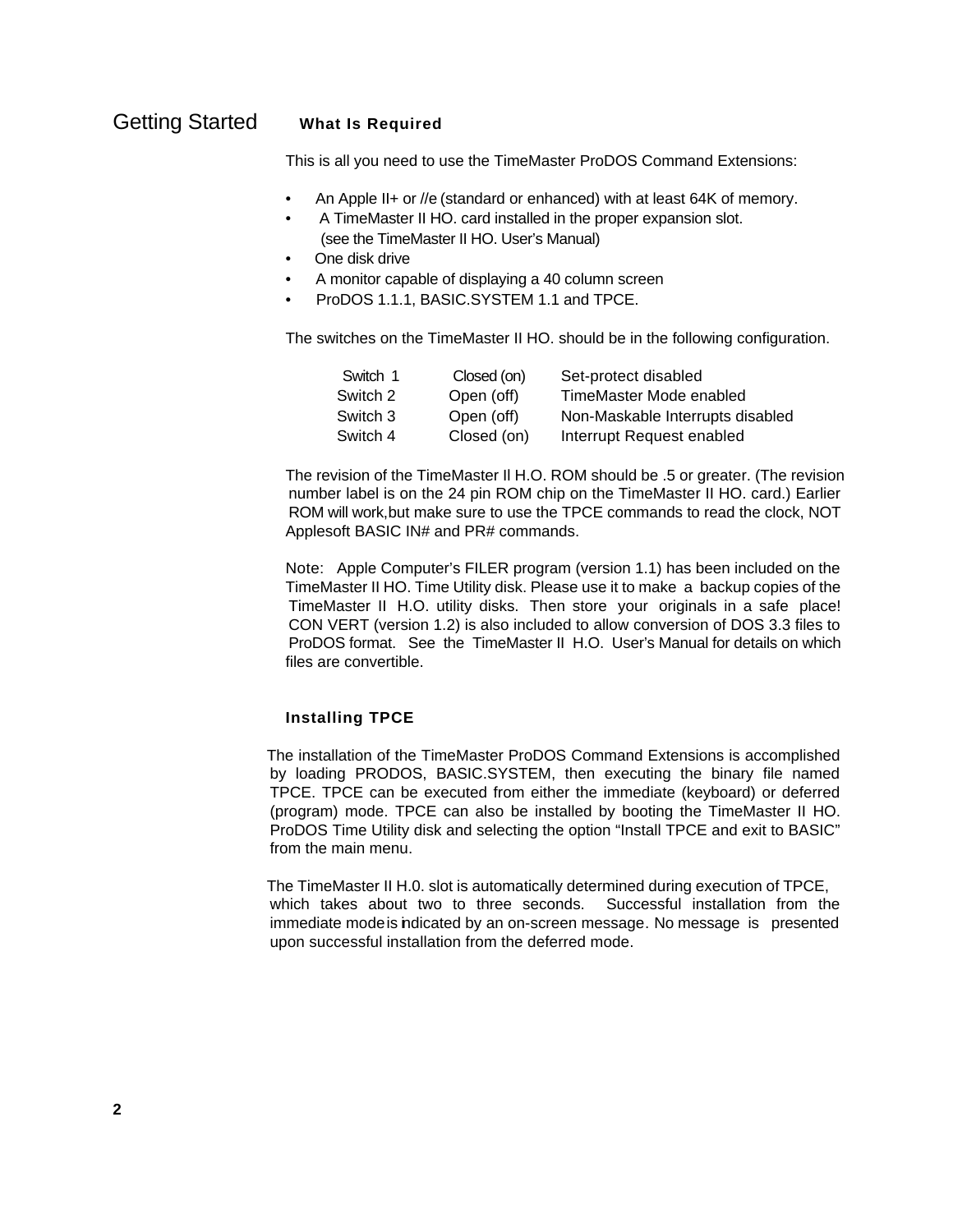<span id="page-7-0"></span>TPCE remains active until one of the following conditions is encountered:

- TPCE 'QUIT command
- System power-down or re-boot
- Execution of another ProDOS SYSTEM file.
- Execution of another BASIC enhancement program (Double-Take, GPLE, APA)

#### **Command Syntax**

In the descriptions and examples which follow, the commands are all shown in upper case, with spaces inserted merely for clarity. TPCE will, however, accept both upper and lower case characters and ignore all spaces between commands and arguments.

#### **TimeMaster II H.O. ProDOS Command The New Commands Extensions**

This section contains descriptions of each of the 15 new BASIC TPCE commands. The command are grouped into four categories; time and date commands, stopwatch commands, interrupt commands, and miscellaneous commands.

For your convenience, one of the new commands is **HELP.** The HELP command displays a screen full of information, listing and describing the other 14 TPCE commands. Figure 1 is an illustration of the HELP screen.

#### Figure 1 **TPCE "HELP" Screen**

- - TIMEMASTER PRODOS COMMAND EXTENSIONS - -

TIME....... RETURN CURRENT DATE AND TIME CLOCK.. SHOW DATE AND TIME CONTINUOUSLY ALARM.. SETALARMATSPECIFIED TIME SET .......SETORADJUSTDATE OR TIME

RESET....STOP AND CLEAR ELAPSED TIMER START....START ELAPSED TIMER STOP..... STOP ELAPSED TIMER TIMER.... RETURN ELAPSED TIMER VALUE WATCH.. SHOW ELAPSED TIMER CONTINUOUSLY

RATE ......SET OR RETURN INTERRUPT RATE LINK........ LINK USER PROGRAM TO INTERRUPT

SLOT...... RETURN SLOT NO. OF TIMEMASTER BSR........ SEND BSR COMMANDS (\*,A~V) QUIT....... DEACTIVATE TPCE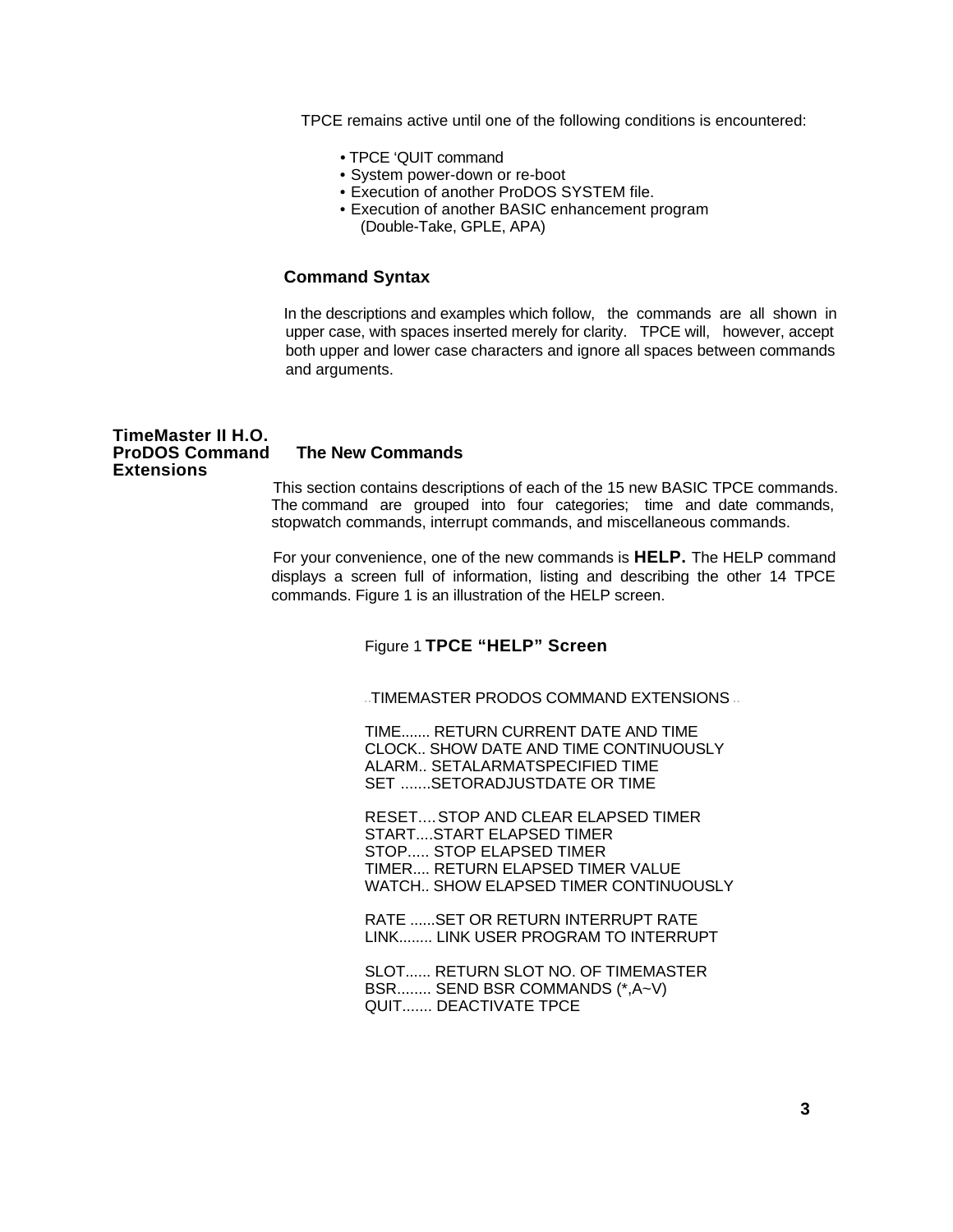#### <span id="page-8-0"></span>**Time and Date Commands**

TPCE allows you to read the current time and date in any of six formats, provides an option to display the time and date continuously on the screen, set the TimeMaster II H.O. to a new time and date, and set an alarm to go off at a specified time.

**TIME** The TIME command displays the current date and time. If no format is specified the default format will be used. When you specify a particular format, that format becomes the new default.

| TIME         |             | display date and time in the default format |
|--------------|-------------|---------------------------------------------|
| TIME:        | display as: | FRI 11/15/85 15:45:25 (initial default)     |
| TIME S       | display as: | 15-NOV-85 15:45                             |
| <b>TIMEM</b> | display as: | 11/15 15:45:25.234                          |
| TIME &       | display as: | FRI NOV 15 15:45:25                         |
| TIME%        | display as: | FRI NOV 1503:45:25 PM                       |
| TIME#        | display as: | 85, 11, 05, 15, 15, 45, 25. 234             |

This also allows you to read the time from an Applesoft program, in whatever format you choose. The sample routine, below, will read the date and time in the ":" format into the string variable TM\$.

> 1200 PRINT CHR\$(4); "TIME:" 1210 INPUTTM\$

The first six TIME formats above will return strings. The  $*$  format returns seven numeric values, the sequence of which is detailed in the SET command description. This format would be read in the following manner:

1200 PRINT CHR\$(4) ;IiME#" 1210 INPUTY, MO, W, D, H, MI, S

**CLOCK** This displays the time and date in the MO/DD HH:MM:SS format on the screen at a specified position. If you do not specify a position, the display will appear on the top line, starting at column 26 on a 40-column screen or column 51 on an 80-column screen. (Only standard Apple *lie* 80-column display is supported.)

> CLOCK display at line 1, column 26 (initial default) CLOCK 24,1 display at line 24, column 1 CLOCK OFF turn off the date/time display.

If you are using a standard Apple //e 80-column display, the column number will be doubled and decremented by one. Therefore, CLOCK 1,26 will display the date and time starting at column 51.

You may specify any line or column number you wish, between 0 and 99. If you specify a line number greater than 24, TPCE will assume you really meant 24 (the bottom line). If the column argument specified is larger than 26 while in the 40 column mode, the CLOCK display will default to column 26. The display will be justified against the right side of the screen. The same is true for the 80 column display except that the default column will be 51.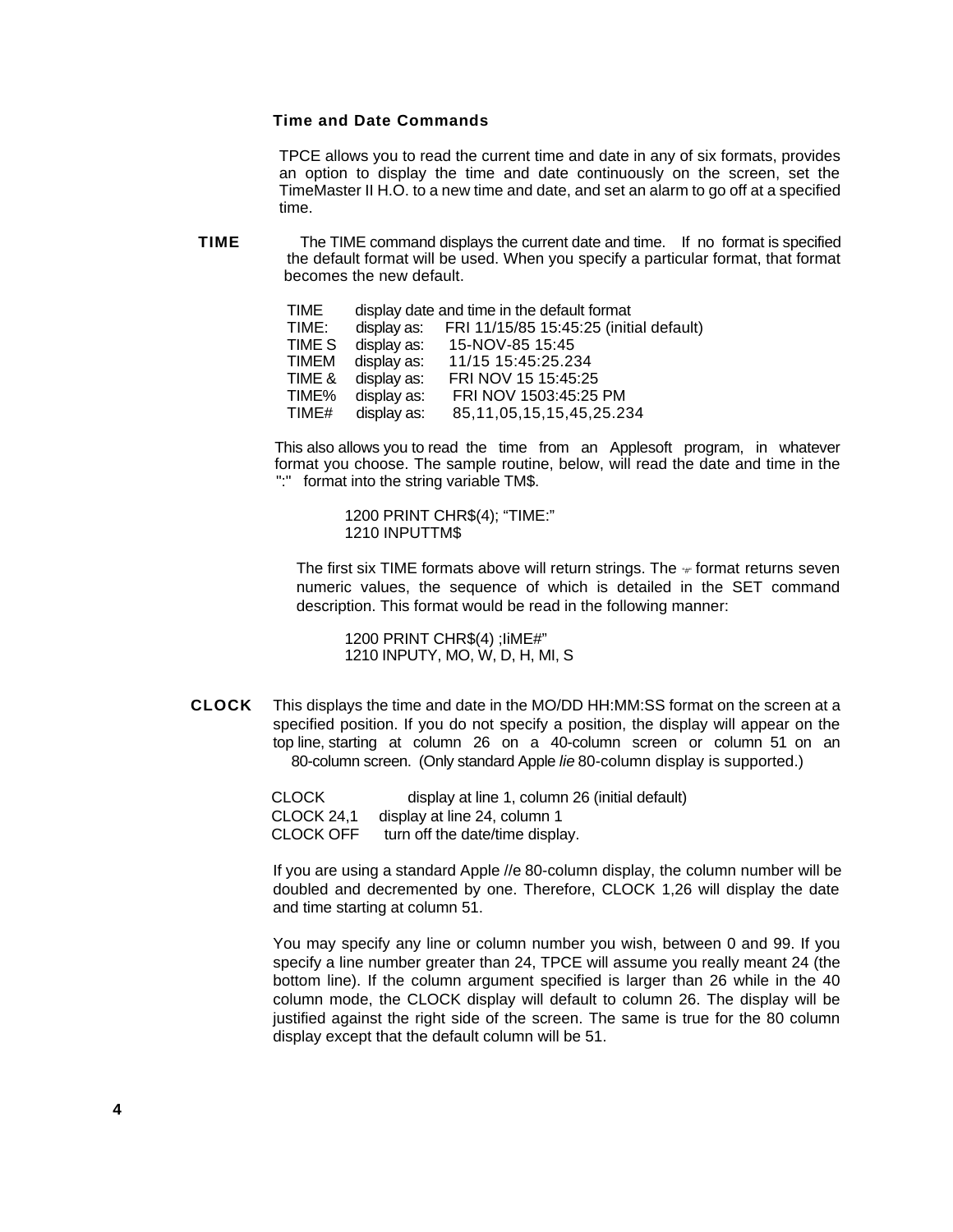The CLOCK display is written directly to the screen, so it will not appear on any other output device. If you select any line below the top line, copies of old times will be scrolled up the screen whenever the screen scrolls.

<span id="page-9-0"></span>ALARM This command allows you to use your l /e and TimeMaster II H.O. as an alarm clock. The alarm can be set to "go off" at a specific time or at an interval measured from the present time. The examples, below, illustrate the various arguments used to set the ALARM.

| ALARM +10     | Set alarm to go off in ten minutes (interval)            |
|---------------|----------------------------------------------------------|
|               |                                                          |
| ALARM +3:15   | Set alarm to go off in 3 hours and 15 minutes (interval) |
| ALARM 5:30 PM | Set alarm to go off at 5:30 PM                           |
| ALARM 5:30 AM | Set alarm to go off at 5:30 AM                           |
| ALARM 17:30   | 24 hour clock notation; same as 5:30 PM                  |
| ALARM 5:30    | 24 hour clock notation; same as 5:30 AM                  |
| ALARM         | Silence alarm or cancel a previously set alarm.          |
|               |                                                          |

The alarm sounds for one minute, beeping the lie speaker at two-second intervals. You can silence the alarm by typing "ALARM". The beep is a lower pitch than the standard Apple "bell". Depending on the interrupt RATE, there are two possible ALARM tones.

You can only have one alarm setting active at a time. The interval ALARM is accurate to the nearest TimeMaster II HO. minute cycle.

SET This command allows you to reset the date or time on the TimeMaster II HO. card. There are actually six commands in one, allowing many different ways of changing the date and time. One of them is very useful for changing back and forth between Standard and Daylight Savings Time. Another makes it easy to synchronize, down to the second, with another clock.

SETH Allows you to increment, decrement, or set the hour.

SETH +x Add x to the current hour (modulo 24)

SETH -x Subtract x from the current hour

SETHx Set the hour to x

The parameter "x" may be any value from 0 to 99. The arithmetic is done modulo 24. For example, if you type "SETH+20" when the hour is 11, the result will be 7.  $(11+20=31=7mod24)$ .

In the Fall if you switch to Standard time, type SETH-1 to adjust your TimeMaster II H.O. When Daylight Savings Time starts, type SETH+1.

SETM Allows you to increment, decrement, or set the minute.

SETM +x Add x to the current minute (modulo 60)

SETM -x Subtract x from the current minute

SETM x Set the minute to x

The parameter "x" may be any value from 0 to 99. The arithmetic is done modulo 60. For example, if you type "SETM+20" when the minute is 51, the result will be 11. (51+20=71=11mod6O)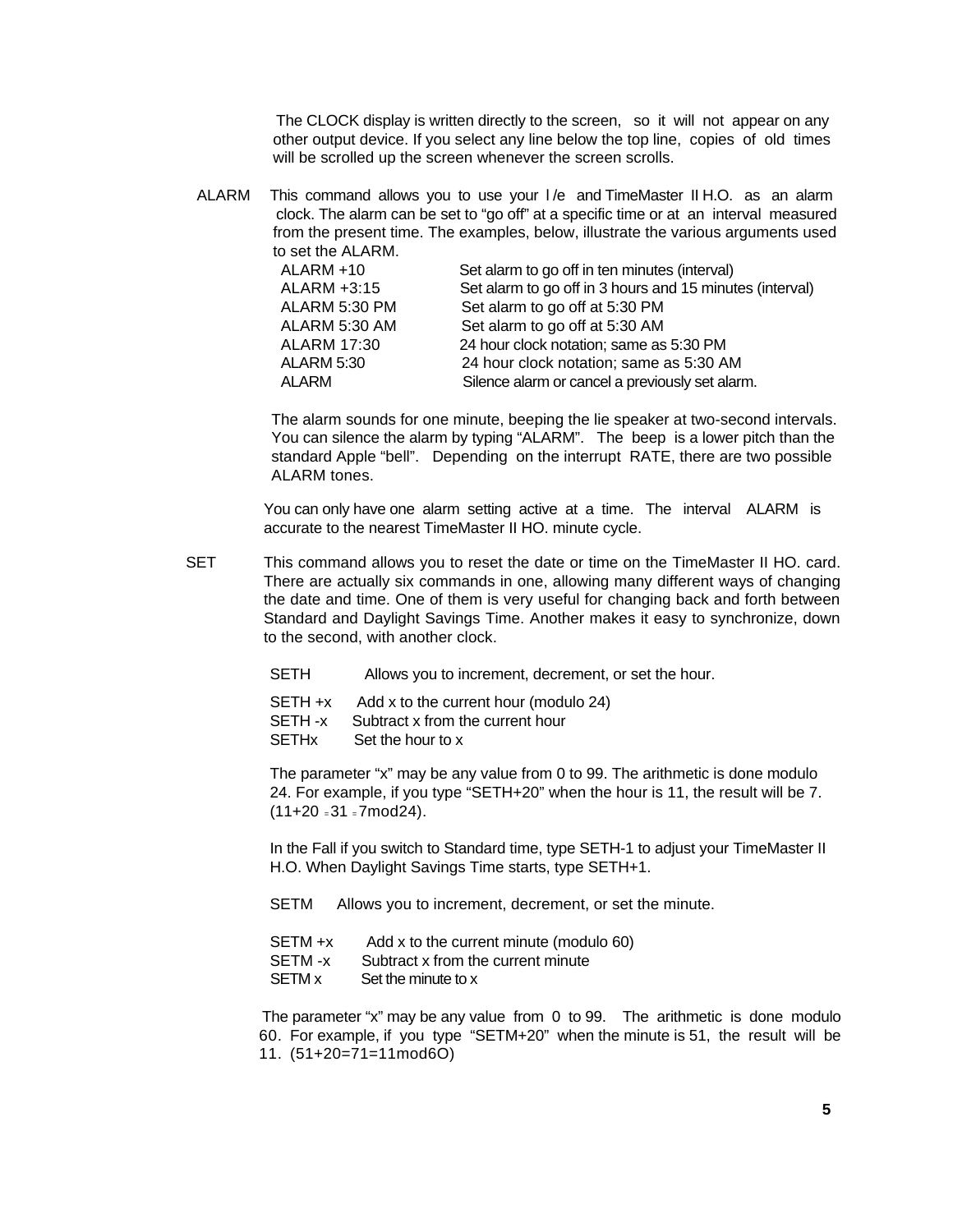<span id="page-10-0"></span>SETW Allows you to increment, decrement, or set the day of week.

SETW +x Add x to the current day of week (modulo 7) SETW -x Subtract x from the current day of week SETWx Set the day of week to x

The parameter "x" may be any value from 0 to 99. The arithmetic is done modulo 7. For example, if you type "SETW+5" when the day of week is 4, the result will be 2. (4+5= 9=2mod7)

The days of the week are represented by the integers 0 through 6, where 0=Sunday, 1=Monday, ... 6=Saturday.

 SETT Command: lets you directly specify the time of day. SETT 5:30 Sets time to 5:30 AM SETT 5:30 PM Sets time to 5:30 PM SETT 17:30 24 hour clock notation; sets time to 5:30 PM

Note that the TimeMaster II H.O. is always in 24-hour mode internally, but will format the time any way you wish. Remember that the hour starting at midnight is called either 00:xx or 12:xx AM; the hour starting at noon is called either 12:xx or 12:xx PM.

SETD Command: permits you to set a new date into the TimeMaster II HO, card. You can specify the date in either of two formats:

SETD mm/dd/yy SETD yylmm/dd

Also, you may separate the fields with any non-numeric character, including ""-"" or comma. TPCE distinguishes which of the two formats you have used by the fact the the year must be at least 85. After 1999) this feature will stop working until 2085. If you are still using TPCE after 1999 A.D., congratulations!

SETS Command: stores 00 into the seconds register on the TimeMaster II HO. card.

There are no parameters, you merely type "SETS" and press the RETURN key. This allows you to easily synchronize to the seconds display with another time source. Simply use the "CLOCK" command so that the time with seconds is continuously displayed on the screen. Then type "SETS" (don't hit RETURN yet) and start watching your other time source. At the instant you see 59 seconds on the external time source, hit the RETURN key. Then you can use SETM, SETH, or SETT to adjust the hours and minutes if necessary.

Stopwatch Timer Commands

A stopwatch-like timer is included in TPCE. It can measure time intervals with either second or millisecond precision, according to the interrupt RATE you select. The total value of the accumulated time can go to 6 days, 23 hours, 59 minutes, and 59.999 seconds. (After that it starts over.)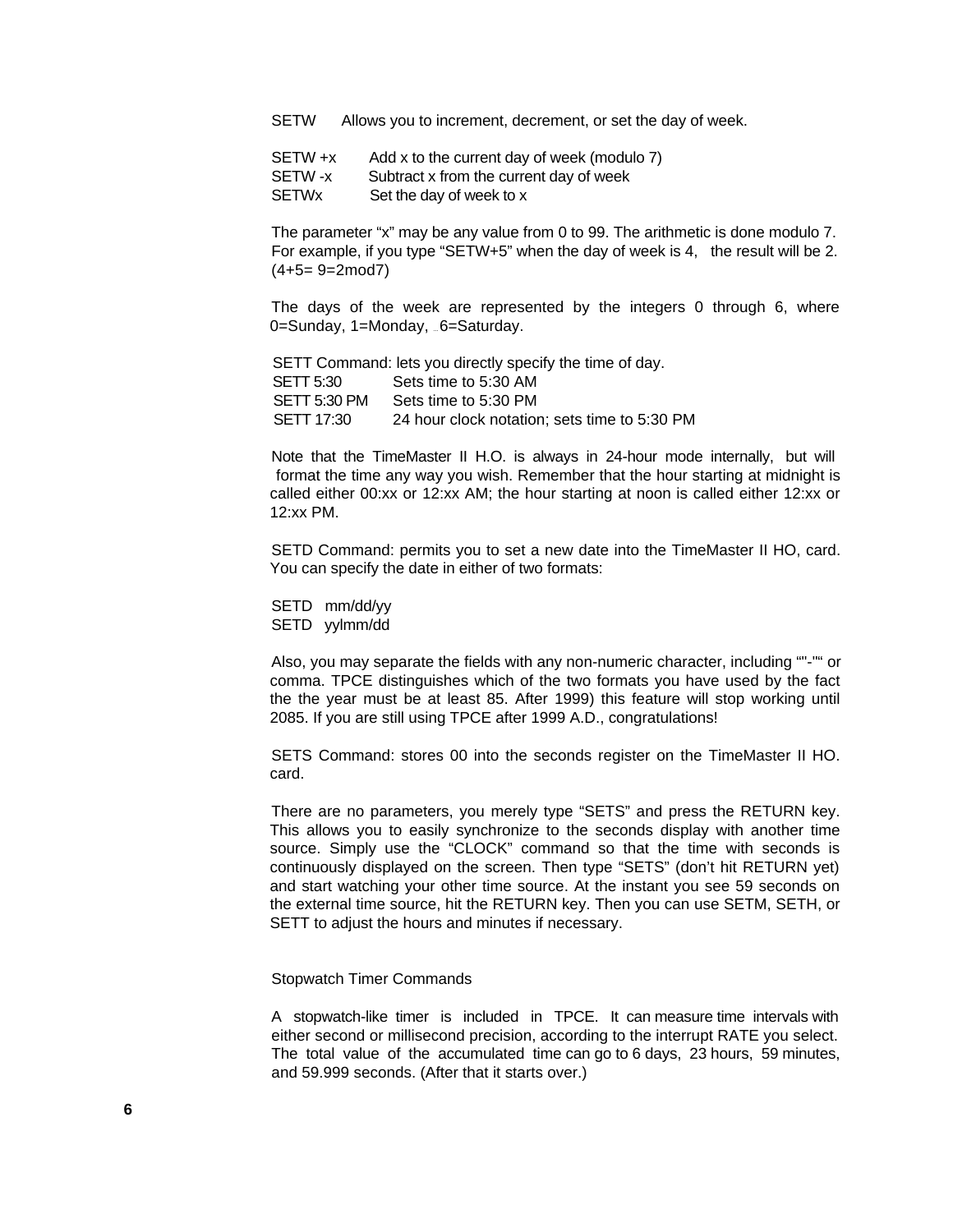<span id="page-11-0"></span>If you have the interrupt rate set at one-per-second, the times are also useful for timing programs. If the interrupt rate is set at 1024-per-second, the interrupt overhead slows the Apple down significantly; in this case, timing of program execution is meaningless. The faster interrupt rate is quite handy for timing external events, though.

At the 1024-per-second interrupt rate, a six-digit counter is incremented by .000977 on every interrupt. The counter is initialized to .000528 when the second ticks. If you do disk I/O or other operations which disable the interrupts, some millisecond ticks may be missed. On the next second tick, the milliseconds will be re-synchronized.

- **RESET** This command stops the stopwatch if it is running, and clears the accumulated time to 0.
- **START** This command starts the stopwatch from where it last stopped. (If the stopwatch is already running, this does nothing.)
- **STOP** This stops the stopwatch timer, unless it is already stopped.
- **WATCH** This command is similar to the CLOCK command, except that the stopwatch time is displayed continuously rather than the date/time. The default position is line 1, column 1. You may place it anywhere on the screen, just like the CLOCK command. Both CLOCK and WATCH can be active at the same time.

| WATCH      | Display stopwatch value at line 1, column 1  |
|------------|----------------------------------------------|
| WATCH 13.5 | Display stopwatch value at line 13, column 5 |
| WATCH OFF  | Turn off stopwatch display                   |

The display will show millisecond values if the interrupt rate is set to 1024-per-second. At a one-per-second rate, the millisecond display will always show".000".

**TIMER** The stopwatch value at the instant this command is entered is displayed. If you issue this command from an Applesoft program, a following INPUT statement will read the stopwatch time into a string variable:

> 1200 PRINT CHR\$(4);"TIMER" 1210 INPUT SW\$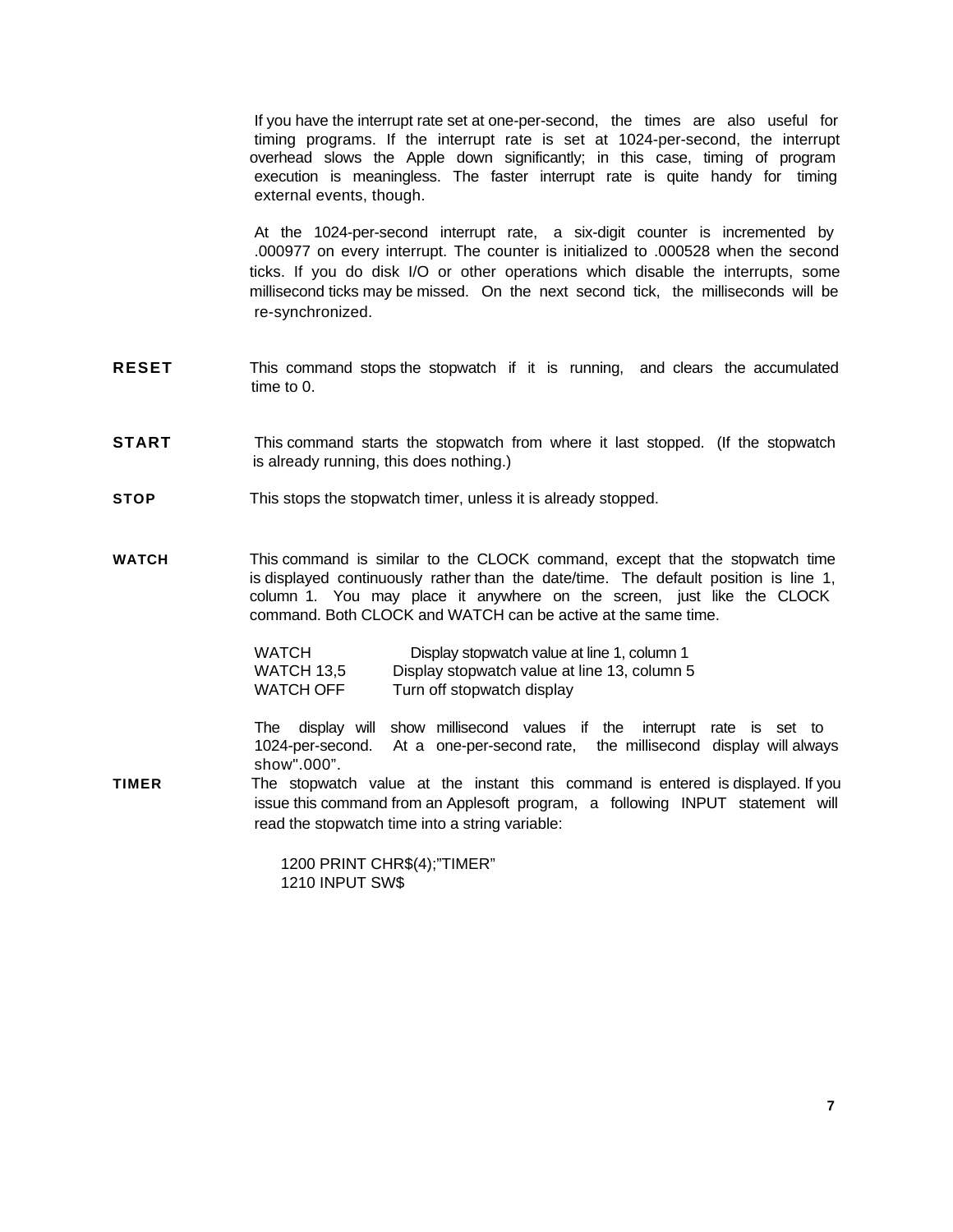#### **Interrupt Commands**

<span id="page-12-0"></span>**RATE** This command sets the interrupt rate, and displays the setting. You may select one of three interrupt rates: never, slow, and fast. When you first install TPCE, the interrupt rate is set at 1 Hz (once per second). Consequently, all times will be shown in exact seconds, with .000" for the millisecond portion. If you use the RATE command to change this rate to 1024-per-second, milliseconds will be counted and displayed.

RATE display the current RATE selection RATE 0 stop the interrupts (until a new RATE)

RATE 1 interrupt at 1024-per-second rate

RATE 2 interrupt at one-per-second rate (initial default)

In all four cases, TPCE responds by printing the selected rate. If you issue the RATE command from an Applesoft program, follow it with an INPUT command to read the rate into a string variable.

The overhead at the 1024-per-second rate is extremely high, slowing execution of programs down to a snails pace (still faster than some other personal computers, though). This overhead is mostly inside the Apple monitor ROM and the ProDOS interrupt handler.

LINK This allows you to schedule your assembly language subroutine to be called (with a JSR command) at a specific interval. The examples, below illustrate this.

| <b>LINK \$300</b>  | JSR \$300 at every TimeMaster II HO. interrupt |
|--------------------|------------------------------------------------|
| LINK 0:0:1 0,\$300 | JSR \$300 every 10 seconds                     |
| LINK 5:20,\$300    | JSR \$300 every 5 hours, 20 minutes            |
| <b>LINK</b>        | stop calling your interrupt subroutine         |

When your interrupt subroutine is called, the registers have already been saved. You can do whatever you wish, then return with an RTS instruction. You cannot depend on the monitor ROM being switched on; in fact, it probably will not be. If you change any soft-switches, be sure to put them back like they were before you return.

If the carry flag is set when you return from your interrupt subroutine, the LINK will stay engaged. If carry is clear, the LINK will be disabled.

#### **Miscellaneous Commands**

**BSR** This command allows you to send command strings to your BSR X-1 0 device, assuming you have one connected to your TimeMaster II HO. The format is straightforward:

BSR xxxx where "xxxx" indicates any string of BSR codes.

The valid BSR codes are the letters A through V, and  $\sqrt{2}$  (See pages 11-14 of the TimeMaster II HO. User's Manual.)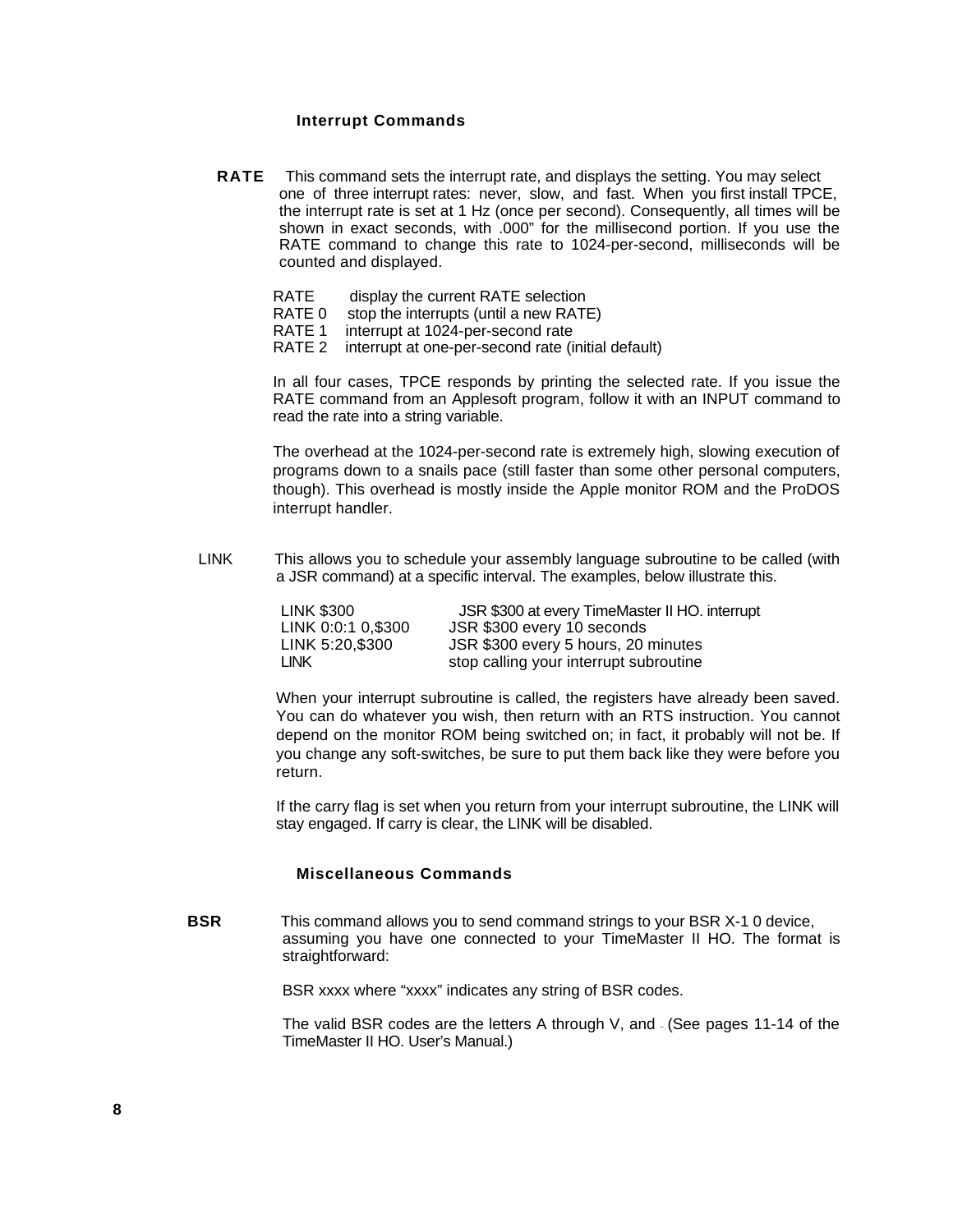<span id="page-13-0"></span>**SLOT** This command returns the slot number of the TimeMaster II HO. card. If you issue this command from an Applesoft program, follow it with an INPUT command to read the slot number:

> 1200 PRINT CHR\$(4);"SLOT 1210 INPUTS

- **QUIT** This command removes all trace of TPCE from memory. (Don't worry, it is still on the disk.) The installation process is reversed, returning BASIC.SYSTEM to its original state.
- **HELP** This command displays the HELP screen, providing an on-screen summary of WOE commands.

**Calling TPCE from** You can use TPCE from assembly language programs, as long as you are **Assembly Language** operating under BASIC.SYSTEM. There are two pre-defined entry points. **Programs**

> **JSR \$8A03** will read the current time and date, and store it into the nine bytes starting at \$8A06. The clock values assigned to the memory locations \$8A06 through \$8AOE are shown below.

\$8A06: year \$8A07: month \$8A08: day of month \$8A09: day of week \$8AOA: hour \$8AOB: minute \$8AOC: second \$8AOD: milliseconds (most significant 2 digits) \$8AOE: milliseconds (least significant digit)

Each of the values is stored in BCD form. Therefore, if the year is 1985, \$8A06 will contain \$85. The millisecond count is in two bytes: the first two digits in \$8AOD, and the third digit in \$8AOE (as \$xO).

**JSR \$8A00** will allow you to issue any of the TPCE commands, in either immediate or deferred mode. In immediate mode, the output from the TIME, TIMER, RATE, and SLOT commands goes directly to the current output device (usually the screen, but not necessarily). In deferred mode, the output from those four commands is placed in the buffer starting at \$0200. The output will be in ASCII, with high bit set, and terminated by a return character (\$8D).